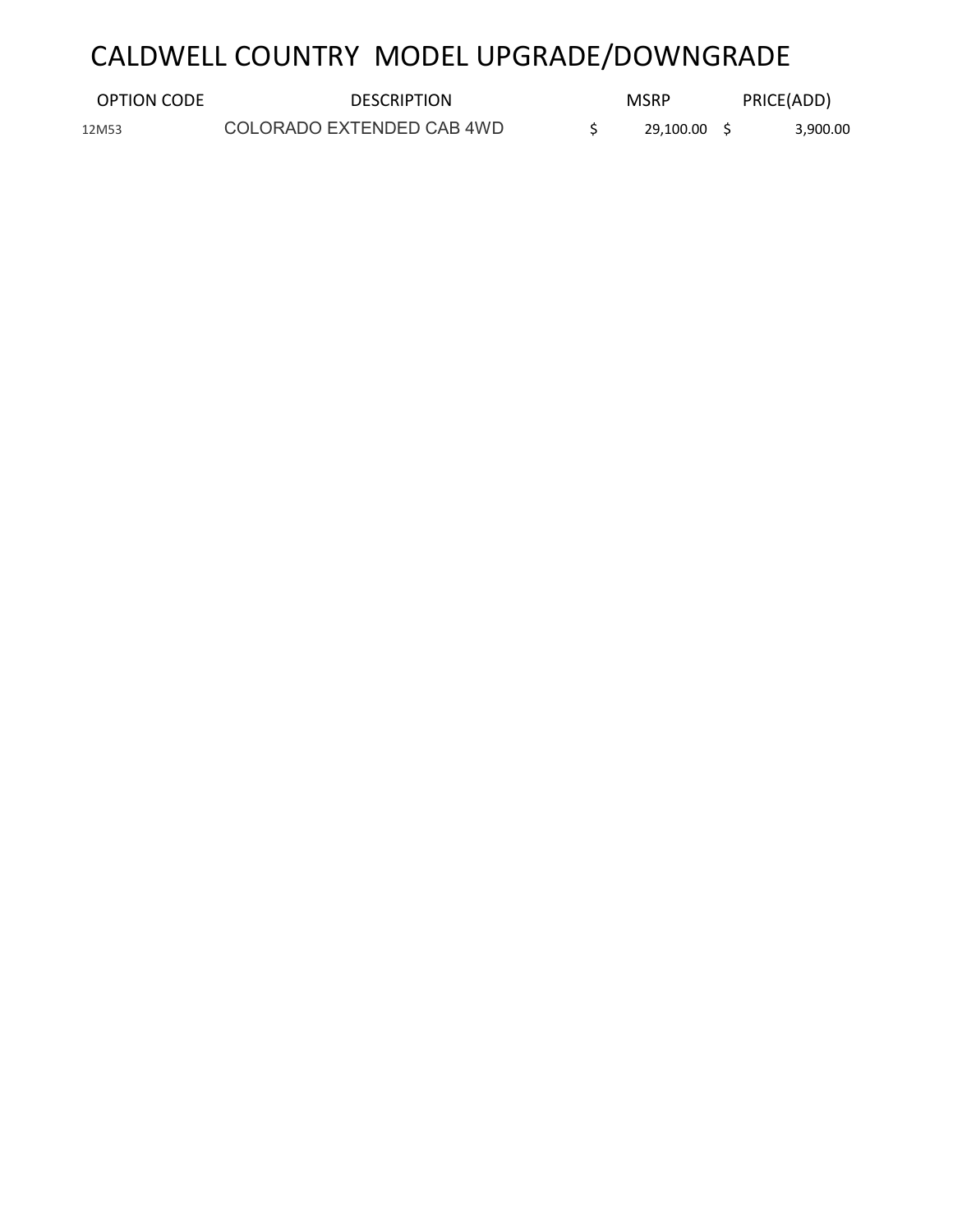## **Optional Equipment**

| <b>EMISSIONS</b>    |                                                                                                                                                                                                                                                                                                                                                                                                                                                                                                                                                                                                                                                                                              |             |
|---------------------|----------------------------------------------------------------------------------------------------------------------------------------------------------------------------------------------------------------------------------------------------------------------------------------------------------------------------------------------------------------------------------------------------------------------------------------------------------------------------------------------------------------------------------------------------------------------------------------------------------------------------------------------------------------------------------------------|-------------|
| <b>CODE</b>         | <b>DESCRIPTION</b>                                                                                                                                                                                                                                                                                                                                                                                                                                                                                                                                                                                                                                                                           | <b>MSRP</b> |
| FE9                 | Emissions, Federal requirements                                                                                                                                                                                                                                                                                                                                                                                                                                                                                                                                                                                                                                                              | \$0.00      |
| NE <sub>1</sub>     | Emissions, Connecticut, Delaware, Maine, Maryland, Massachusetts, New Jersey, New York,<br>Oregon, Pennsylvania, Rhode Island, Vermont and Washington state requirements                                                                                                                                                                                                                                                                                                                                                                                                                                                                                                                     | \$0.00      |
| YF <sub>5</sub>     | Emissions, California state requirements                                                                                                                                                                                                                                                                                                                                                                                                                                                                                                                                                                                                                                                     | \$0.00      |
| NB8                 | Emissions override, California (allows a dealer in states that require California emissions -<br>California, Connecticut, Delaware, Maryland, Massachusetts, New Jersey, New York, Oregon,<br>Pennsylvania, Rhode Island or Washington - to order Federal emissions for a vehicle that will<br>be registered in a state that has Federal emission requirements). Do not use for vehicles that<br>will be registered in California, Connecticut, Delaware, Maryland, Massachusetts, New Jersey,<br>New York, Oregon, Pennsylvania, Rhode Island or Washington. (Requires (FE9) Federal<br>emissions requirements. Not available in Maine or Vermont.)                                         | \$0.00      |
| NB <sub>9</sub>     | Emissions override, state-specific (for dealers ordering vehicles in (YF5) or (NE1) emission<br>states - California, Connecticut, Delaware, Maine, Maryland, Massachusetts, New Jersey, New<br>York, Oregon, Pennsylvania, Rhode Island, Vermont and Washington). (Allows a California<br>dealer (YF5 emissions) to order (NE1) emissions with (NB9) emissions override code for<br>registration in (NE1) states; or, a Connecticut, Delaware, Maine, Maryland, Massachusetts,<br>New Jersey, New York, Oregon, Pennsylvania, Rhode Island, Vermont and Washington dealer<br>(NE1 emissions) to order (YF5) emissions with (NB9) emissions override code for registration<br>in California.) | \$0.00      |
| NC7                 | Emissions override, Federal (for vehicles ordered by dealers in Federal emission states with<br>(YF5) or (NE1) emissions - Not required for vehicles being shipped to California, Connecticut,<br>Delaware, Maine, Maryland, Massachusetts, New Jersey, New York, Oregon, Pennsylvania,<br>Rhode Island, Vermont or Washington). (Requires (YF5) California state emissions<br>requirements or (NE1) Connecticut, Delaware, Maine, Maryland, Massachusetts, New Jersey,<br>New York, Oregon, Pennsylvania, Rhode Island, Vermont or Washington state emissions<br>requirements.)                                                                                                             | \$0.00      |
| <b>ENGINE</b>       |                                                                                                                                                                                                                                                                                                                                                                                                                                                                                                                                                                                                                                                                                              |             |
| <b>CODE</b>         | <b>DESCRIPTION</b>                                                                                                                                                                                                                                                                                                                                                                                                                                                                                                                                                                                                                                                                           | <b>MSRP</b> |
| <b>LCV</b>          | Engine, 2.5L I4, DI, DOHC, VVT (200 hp [149.0 kW] @ 6300 rpm, 191 lb-ft of torque [259 N-m]<br>@ 4400 rpm) (STD) (Not included on Crew Cab Long Box models.)                                                                                                                                                                                                                                                                                                                                                                                                                                                                                                                                 | Inc.        |
| LGZ                 | Engine, 3.6L DI DOHC V6 VVT (308 hp [230.0 kW] @ 6800 rpm, 275 lb-ft of torque [373 N-m]<br>@ 4000 rpm) (Standard on Crew Cab Long Box models.)                                                                                                                                                                                                                                                                                                                                                                                                                                                                                                                                              | \$1.485.00  |
| <b>TRANSMISSION</b> |                                                                                                                                                                                                                                                                                                                                                                                                                                                                                                                                                                                                                                                                                              |             |
| <b>CODE</b>         | <b>DESCRIPTION</b>                                                                                                                                                                                                                                                                                                                                                                                                                                                                                                                                                                                                                                                                           | <b>MSRP</b> |
| <b>MYB</b>          | Transmission, 6-speed automatic, HMD, 6L50 (STD) (Included and only available with (LCV)<br>2.5L I4 engine.)                                                                                                                                                                                                                                                                                                                                                                                                                                                                                                                                                                                 | \$0.00      |
| M <sub>5</sub> T    | Transmission, 8-speed automatic (Included and only available with (LGZ) 3.6L DI DOHC V6<br>engine.)                                                                                                                                                                                                                                                                                                                                                                                                                                                                                                                                                                                          | \$0.00      |

This document contains information considered Confidential between GM and its Clients uniquely. The information provided is not intended for public disclosure. Prices, specifications, and availability are subject to change without notice, and do not include certain fees, taxes and charges that may be required by law or vary by manufacturer or region. Performance figures are guidelines only, and actual performance may vary. Photos may not represent actual vehicles or exact configurations. Content based on report preparer's input is subject to the accuracy of the input provided.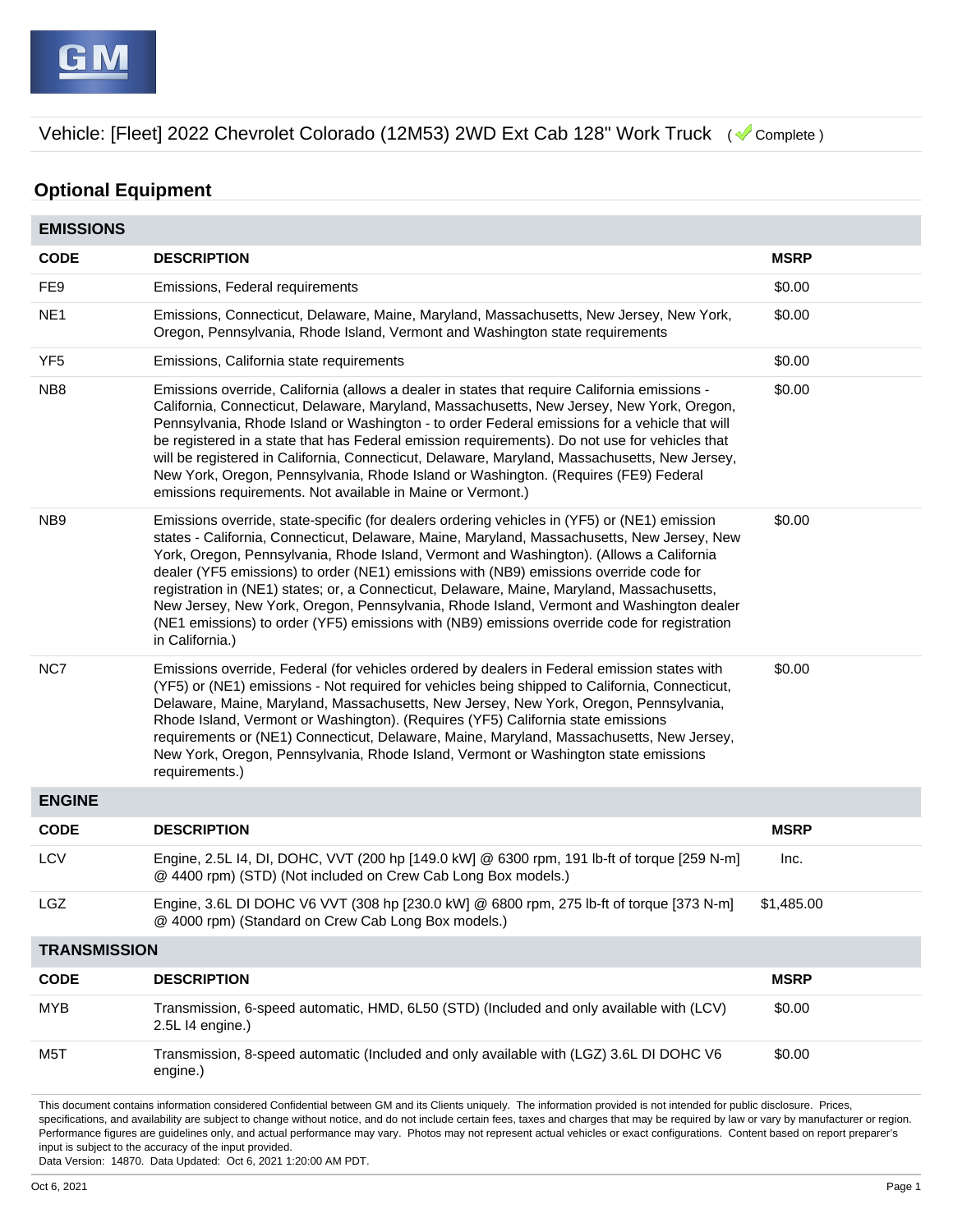| <b>GVWR</b>       |                                                                                                                                                                                                                              |             |
|-------------------|------------------------------------------------------------------------------------------------------------------------------------------------------------------------------------------------------------------------------|-------------|
| <b>CODE</b>       | <b>DESCRIPTION</b>                                                                                                                                                                                                           | <b>MSRP</b> |
| <b>CHL</b>        | GVWR, 5400 lbs. (2449 kg) (STD) (Standard on Extended Cab models with (LCV) 2.5L I4<br>engine only.)                                                                                                                         | \$0.00      |
| CH <sub>9</sub>   | GVWR, 5700 lbs. (2585 kg) (Standard on Extended Cab models with (LGZ) 3.6L DI DOHC V6<br>engine only.)                                                                                                                       | \$0.00      |
| <b>AXLE</b>       |                                                                                                                                                                                                                              |             |
| <b>CODE</b>       | <b>DESCRIPTION</b>                                                                                                                                                                                                           | <b>MSRP</b> |
| GT <sub>5</sub>   | Rear axle, 4.10 ratio (Requires (LCV) 2.5L 14 engine. Not included on Crew Cab Long Box<br>models.)                                                                                                                          | \$0.00      |
| GU <sub>6</sub>   | Rear axle, 3.42 ratio (Requires (LGZ) 3.6L DI DOHC V6 engine.)                                                                                                                                                               | \$0.00      |
|                   | PREFERRED EQUIPMENT GROUP                                                                                                                                                                                                    |             |
| <b>CODE</b>       | <b>DESCRIPTION</b>                                                                                                                                                                                                           | <b>MSRP</b> |
| 2WT               | Work Truck Preferred Equipment Group includes standard equipment                                                                                                                                                             | \$0.00      |
| <b>WHEELS</b>     |                                                                                                                                                                                                                              |             |
| <b>CODE</b>       | <b>DESCRIPTION</b>                                                                                                                                                                                                           | <b>MSRP</b> |
| <b>RAP</b>        | Wheels, 17" x 8" (43.2 cm x 20.3 cm) Ultra Silver Metallic steel (STD)                                                                                                                                                       | \$0.00      |
| <b>RCV</b>        | Wheels, 18" x 8.5" (45.7 cm x 21.6 cm) Dark Argent Metallic cast aluminum (Included and only<br>available with (WGV) Custom Special Edition. Includes (QIA) 265/60R18 all-season, blackwall<br>tires.)                       | \$0.00      |
| <b>UHN</b>        | Wheels, 18" x 8.5" (45.7 cm x 21.6 cm) aluminum transit wheel (Requires (SKY) LPO, 18"<br>(45.7 cm) 5-spoke gloss black aluminum wheels.)                                                                                    | \$0.00      |
| <b>TIRES</b>      |                                                                                                                                                                                                                              |             |
| <b>CODE</b>       | <b>DESCRIPTION</b>                                                                                                                                                                                                           | <b>MSRP</b> |
| QHR               | Tires, 255/65R17 all-season, blackwall (STD)                                                                                                                                                                                 | \$0.00      |
| QIA               | Tires, 265/60R18 all-season, blackwall (Included and only available with any 18" wheels.)                                                                                                                                    | \$0.00      |
| <b>SPARE TIRE</b> |                                                                                                                                                                                                                              |             |
| <b>CODE</b>       | <b>DESCRIPTION</b>                                                                                                                                                                                                           | <b>MSRP</b> |
| QDC               | Tire, compact spare T175/90D18, blackwall (STD) (Requires (RTX) 18" x 4.5" (45.7 cm x 11.4<br>cm) Black cast aluminum, compact wheel. Standard with (LCV) 2.5L I4 engine only. Not<br>included on Crew Cab Long Box models.) | \$0.00      |
| ZAO               | Tire, spare 255/65R17 all-season, blackwall (Included and only available with (LGZ) 3.6L DI<br>DOHC V6 engine or (LWN) 2.8L Duramax Turbo-Diesel engine.)                                                                    | \$0.00      |

This document contains information considered Confidential between GM and its Clients uniquely. The information provided is not intended for public disclosure. Prices, specifications, and availability are subject to change without notice, and do not include certain fees, taxes and charges that may be required by law or vary by manufacturer or region. Performance figures are guidelines only, and actual performance may vary. Photos may not represent actual vehicles or exact configurations. Content based on report preparer's input is subject to the accuracy of the input provided. Data Version: 14870. Data Updated: Oct 6, 2021 1:20:00 AM PDT.

Oct 6, 2021 Page 2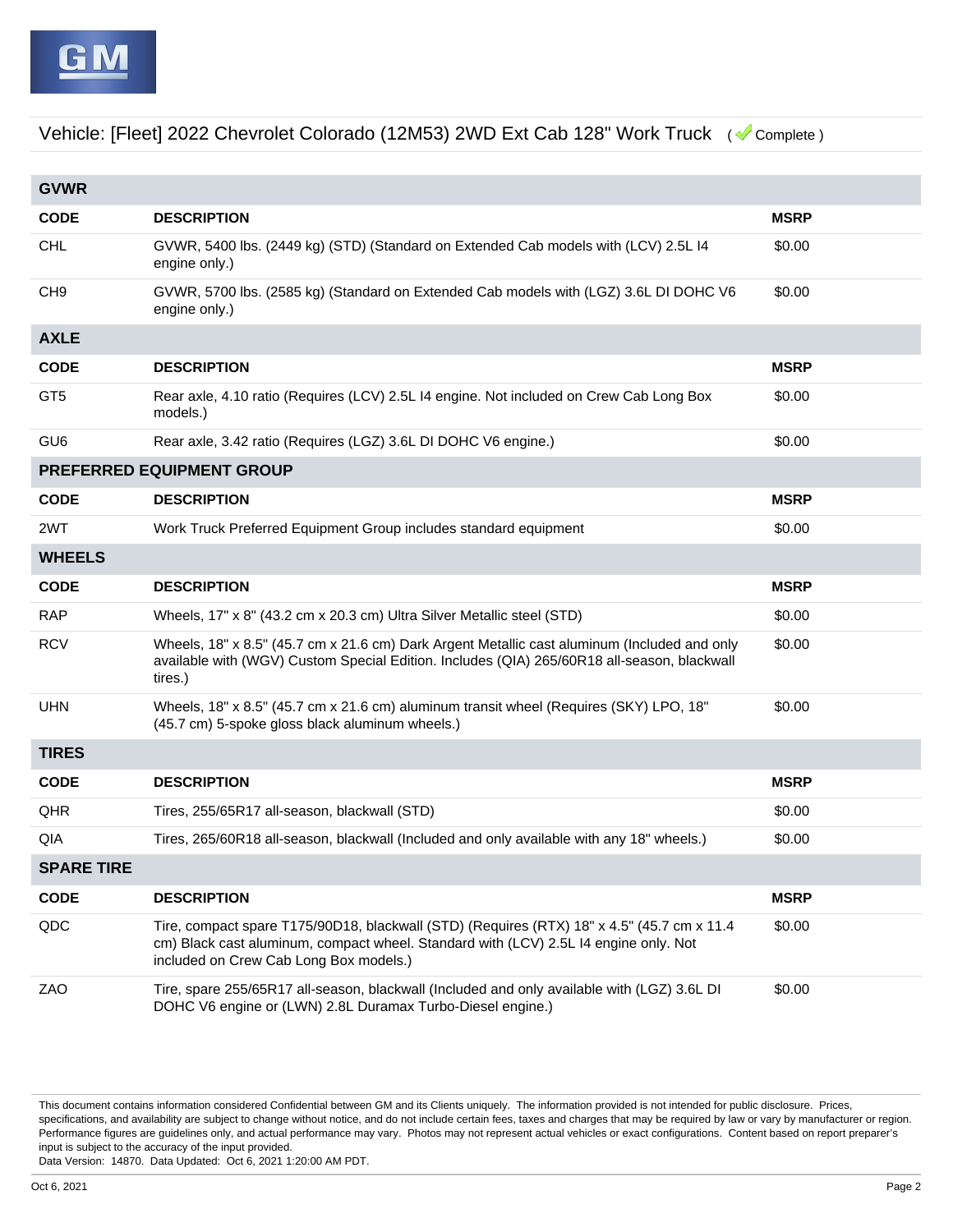| <b>PAINT</b>     |                                                                                                                                                                                                                                                                                                                                                               |             |
|------------------|---------------------------------------------------------------------------------------------------------------------------------------------------------------------------------------------------------------------------------------------------------------------------------------------------------------------------------------------------------------|-------------|
| <b>CODE</b>      | <b>DESCRIPTION</b>                                                                                                                                                                                                                                                                                                                                            | <b>MSRP</b> |
| G9K              | Satin Steel Metallic                                                                                                                                                                                                                                                                                                                                          | \$0.00      |
| GAZ              | <b>Summit White</b>                                                                                                                                                                                                                                                                                                                                           | \$0.00      |
| <b>GBA</b>       | <b>Black</b>                                                                                                                                                                                                                                                                                                                                                  | \$0.00      |
| G16              | Crush (Additional charge - premium paint.)                                                                                                                                                                                                                                                                                                                    | \$395.00    |
| <b>GLT</b>       | Bright Blue Metallic (Additional charge - premium paint.)                                                                                                                                                                                                                                                                                                     | \$395.00    |
| <b>GSK</b>       | Cherry Red Tintcoat (Additional charge - premium paint.)                                                                                                                                                                                                                                                                                                      | \$495.00    |
| <b>SEAT TYPE</b> |                                                                                                                                                                                                                                                                                                                                                               |             |
| <b>CODE</b>      | <b>DESCRIPTION</b>                                                                                                                                                                                                                                                                                                                                            | <b>MSRP</b> |
| AR7              | Seats, front bucket (STD)                                                                                                                                                                                                                                                                                                                                     | \$0.00      |
| <b>SEAT TRIM</b> |                                                                                                                                                                                                                                                                                                                                                               |             |
| <b>CODE</b>      | <b>DESCRIPTION</b>                                                                                                                                                                                                                                                                                                                                            | <b>MSRP</b> |
| H <sub>2</sub> Q | Jet Black/Dark Ash, Vinyl seat trim                                                                                                                                                                                                                                                                                                                           | \$0.00      |
| H <sub>2</sub> R | Jet Black/Dark Ash, Cloth seat trim                                                                                                                                                                                                                                                                                                                           | \$0.00      |
| <b>RADIO</b>     |                                                                                                                                                                                                                                                                                                                                                               |             |
| <b>CODE</b>      | <b>DESCRIPTION</b>                                                                                                                                                                                                                                                                                                                                            | <b>MSRP</b> |
| <b>IOR</b>       | Audio system, Chevrolet Infotainment 3 system 7" diagonal color touchscreen, AM/FM stereo.<br>Additional features for compatible phones include: Bluetooth audio streaming for 2 active<br>devices, voice command pass-through to phone, Apple CarPlay and Android Auto capable<br>(STD)                                                                      | \$0.00      |
|                  | <b>ADDITIONAL EQUIPMENT - PACKAGE</b>                                                                                                                                                                                                                                                                                                                         |             |
| <b>CODE</b>      | <b>DESCRIPTION</b>                                                                                                                                                                                                                                                                                                                                            | <b>MSRP</b> |
| <b>WGV</b>       | Custom Special Edition includes body-color grille, (RCV) 18" x 8.5" Dark Argent Metallic cast<br>aluminum wheels, (QIA) 265/60R18 all-season, blackwall tires, (VT5) body-color rear bumper,<br>(D75) body-color door handles, (DL6) body-color mirrors with (9B7) drivers spotter mirror<br>(Requires (LCV) 2.5L I4 engine or (LGZ) 3.6L DOHC DI V6 engine.) | \$1,135.00  |
| <b>PCN</b>       | WT Convenience Package includes (ATG) Remote Keyless Entry, (UTJ) theft-deterrent<br>system, (K34) electronic cruise control, (PPA) EZ-Lift tailgate and (A91) Remote locking<br>tailgate                                                                                                                                                                     | \$530.00    |
| <b>PCZ</b>       | WT Appearance Package includes (D75) body-color door handles and (DL6) body-color<br>mirrors (Requires Fleet or Government order type. Not available with (WGV) Custom Special<br>Edition or (01U) Special Paint.)                                                                                                                                            | \$170.00    |

This document contains information considered Confidential between GM and its Clients uniquely. The information provided is not intended for public disclosure. Prices, specifications, and availability are subject to change without notice, and do not include certain fees, taxes and charges that may be required by law or vary by manufacturer or region. Performance figures are guidelines only, and actual performance may vary. Photos may not represent actual vehicles or exact configurations. Content based on report preparer's input is subject to the accuracy of the input provided.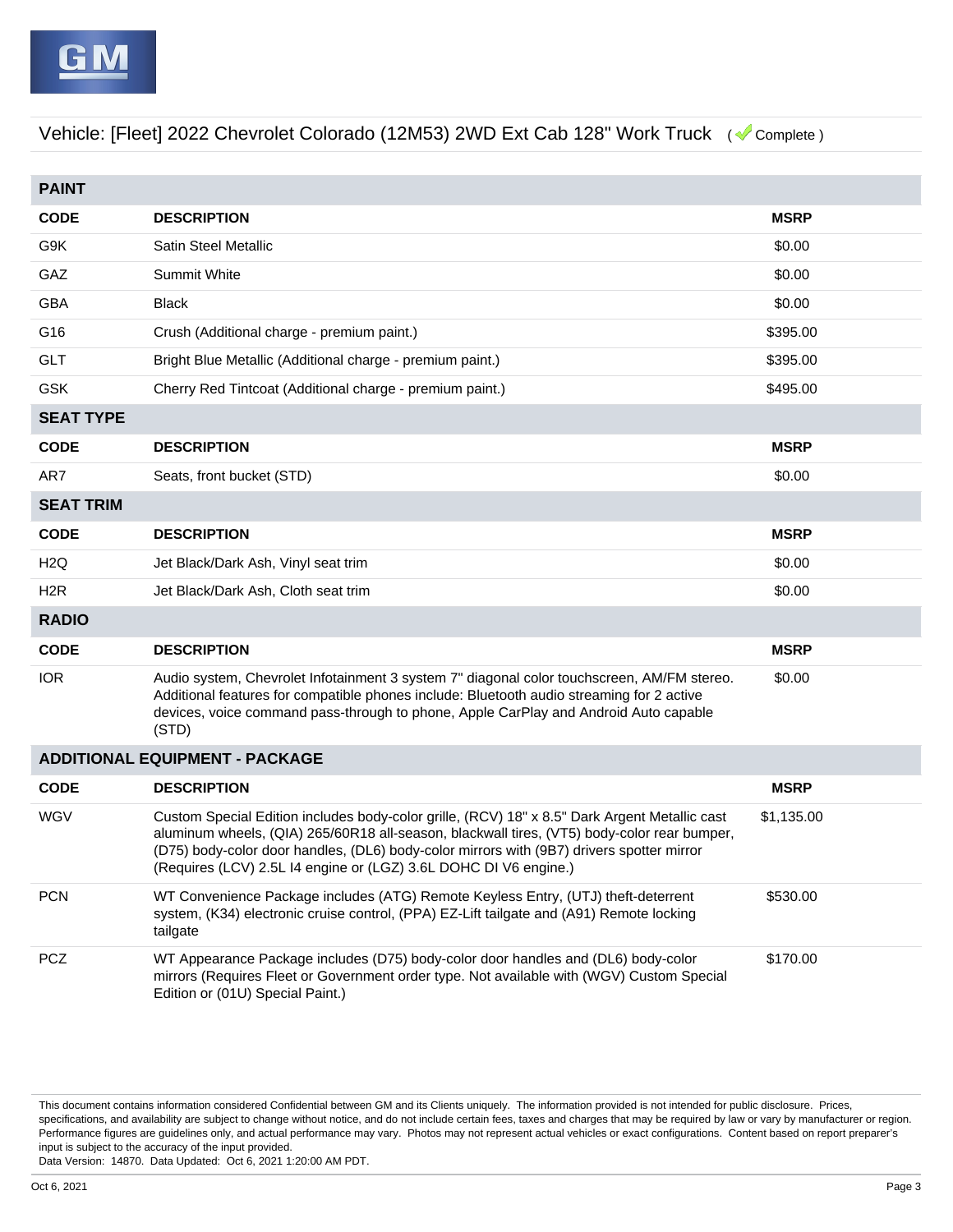|                 | <b>ADDITIONAL EQUIPMENT - MECHANICAL</b>                                                                                                                                                                                                                                           |             |
|-----------------|------------------------------------------------------------------------------------------------------------------------------------------------------------------------------------------------------------------------------------------------------------------------------------|-------------|
| <b>CODE</b>     | <b>DESCRIPTION</b>                                                                                                                                                                                                                                                                 | <b>MSRP</b> |
| K05             | Engine block heater                                                                                                                                                                                                                                                                | \$100.00    |
| G80             | Differential, automatic locking rear (Available with (LCV) 2.5L I4 engine. Requires (Z82)<br>Trailering Package when (LGZ) 3.6L DI DOHC V6 engine is ordered. Standard on Crew Cab<br>Long Bed models.)                                                                            | \$325.00    |
| <b>CTT</b>      | Hitch Guidance dynamic single line to aid in truck trailer alignment for hitching (Included and<br>only available with (LGZ) 3.6L DI DOHC V6 engine. Standard on Crew Cab Long Box.)                                                                                               | \$0.00      |
| JL1             | Trailer brake controller, integrated (Requires (Z82) Trailering Package with (LGZ) 3.6L DI<br>DOHC V6 engine. Not available with (LCV) 2.5L I4 engine.)                                                                                                                            | \$230.00    |
| Z82             | Trailering Package, heavy-duty includes trailer hitch and 7-pin connector (Requires (G80)<br>automatic locking rear differential and (LGZ) 3.6L DI DOHC V6 engine. Standard on Crew Cab<br>Long Box models.)                                                                       | \$250.00    |
| 5GD             | Tow/Haul Mode (Included and only available with (LGZ) 3.6L DI DOHC V6 engine. Standard<br>on Crew Cab Long Box.)                                                                                                                                                                   | \$0.00      |
| 8E1             | Fuel, additional 3-gallons 3 gallons of fuel in addition to normal assembly plant fill (Requires a<br>fleet or government order type.)                                                                                                                                             | \$18.00     |
|                 | <b>ADDITIONAL EQUIPMENT - EXTERIOR</b>                                                                                                                                                                                                                                             |             |
| <b>CODE</b>     | <b>DESCRIPTION</b>                                                                                                                                                                                                                                                                 | <b>MSRP</b> |
| RM7             | Wheel, spare, 17 x 8" (43.2 cm x 20.3 cm) steel (Included and only available with (LGZ) 3.6L<br>DI DOHC V6 engine or (LWN) 2.8L Duramax Turbo-Diesel engine.)                                                                                                                      | \$0.00      |
| VT <sub>5</sub> | Bumper, rear body-color (Included and only available with (WGV) Custom Special Edition.)                                                                                                                                                                                           | \$0.00      |
| DL <sub>6</sub> | Mirrors, outside power-adjustable, body-color, manual-folding (Included and only available with<br>(WGV) Custom Special Edition or (PCZ) WT Appearance Package.)                                                                                                                   | \$0.00      |
| 9B7             | Mirror, spotter located in corner of driver-side outside mirror (Included and only available with<br>(WGV) Custom Special Edition.)                                                                                                                                                | \$0.00      |
| VK3             | License plate kit, front (will be shipped to orders with ship-to states that require front license<br>plate)                                                                                                                                                                       | \$40.00     |
| D75             | Door handles, body-color (Included and only available with (WGV) Custom Special Edition or<br>(PCZ) WT Appearance Package.)                                                                                                                                                        | \$0.00      |
| <b>PPA</b>      | Tailgate, EZ-Lift and Lower (Included and only available with (PCN) WT Convenience<br>Package.)                                                                                                                                                                                    | \$0.00      |
| A91             | Tailgate, remote locking (locks and unlocks with key fob) (Included and only available with<br>(PCN) WT Convenience Package.)                                                                                                                                                      | \$0.00      |
| <b>CGN</b>      | Bedliner, spray-on, Black with Chevrolet logo (Not available with (PCR) Bed Guard Package,<br>LPO, (5VQ) Bedliner with Integral Storage Compartments, LPO, (VBR) rubber bed mat, LPO,<br>(VUK) tailgate liner, LPO or any Ship Thru code other than (VWY), (VAL), (VES) or (VWS).) | \$475.00    |
| <b>TGK</b>      | SEO, Special Paint                                                                                                                                                                                                                                                                 | \$0.00      |

This document contains information considered Confidential between GM and its Clients uniquely. The information provided is not intended for public disclosure. Prices, specifications, and availability are subject to change without notice, and do not include certain fees, taxes and charges that may be required by law or vary by manufacturer or region. Performance figures are guidelines only, and actual performance may vary. Photos may not represent actual vehicles or exact configurations. Content based on report preparer's input is subject to the accuracy of the input provided.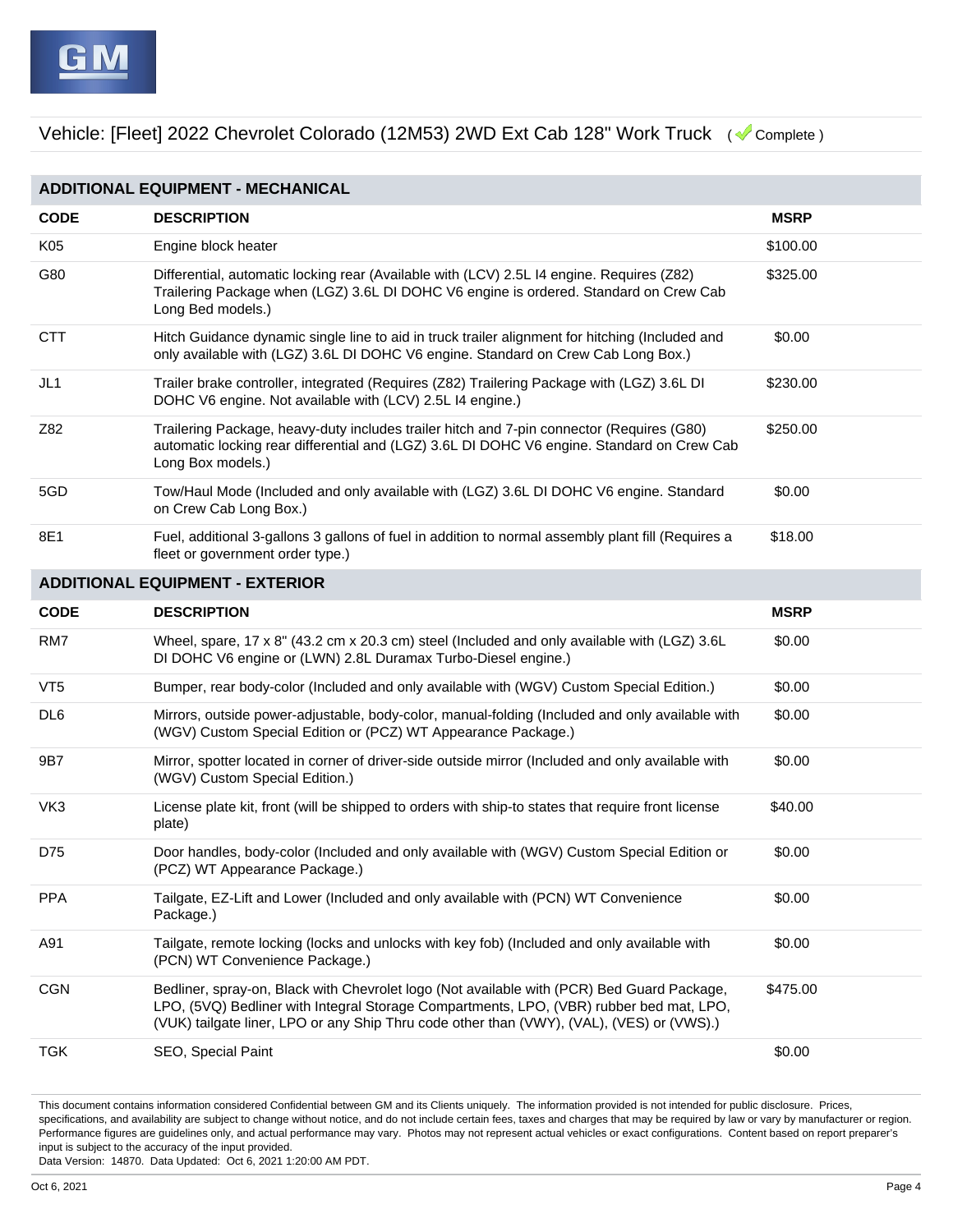|                 | <b>ADDITIONAL EQUIPMENT - EXTERIOR</b>                                                                                                                                                                                                                                                                                                                                                                                                                                                                                                                                                                              |             |
|-----------------|---------------------------------------------------------------------------------------------------------------------------------------------------------------------------------------------------------------------------------------------------------------------------------------------------------------------------------------------------------------------------------------------------------------------------------------------------------------------------------------------------------------------------------------------------------------------------------------------------------------------|-------------|
| <b>CODE</b>     | <b>DESCRIPTION</b>                                                                                                                                                                                                                                                                                                                                                                                                                                                                                                                                                                                                  | <b>MSRP</b> |
| 01U             | Special Exterior Color Required with any special paint selection. All normally body colored non<br>-sheet metal parts will be black. Door handles and mirrors will be grain black on Work Truck.<br>(Requires a Fleet or Government order type. May require extra lead time and GM will require 5<br>orders before sending to the plant.                                                                                                                                                                                                                                                                            | \$425.00    |
| 9V <sub>5</sub> | Paints, solid, Woodland Green All normally body colored non-sheet metal parts will be black.<br>Door handles and mirrors will be grain black on Work Truck. (Requires a fleet or government<br>order type. Requires (01U) Special Exterior Color.)                                                                                                                                                                                                                                                                                                                                                                  | \$0.00      |
| 9V9             | Paints, solid, Doeskin Tan All normally body colored non-sheet metal parts will be black. Door<br>handles and mirrors will be grain black on Work Truck. (Requires a fleet or government order<br>type. Requires (01U) Special Exterior Color.)                                                                                                                                                                                                                                                                                                                                                                     | \$0.00      |
| 9W <sub>3</sub> | Paints, solid, Wheatland Yellow All normally body colored non-sheet metal parts will be black.<br>Door handles and mirrors will be grain black on Work Truck. (Requires a fleet or government<br>order type. Requires (01U) Special Exterior Color.)                                                                                                                                                                                                                                                                                                                                                                | \$0.00      |
| 9W4             | Paints, solid, Tangier Orange All normally body colored non-sheet metal parts will be black.<br>Door handles and mirrors will be grain black on Work Truck. (Requires a fleet or government<br>order type. Requires (01U) Special Exterior Color.)                                                                                                                                                                                                                                                                                                                                                                  | \$0.00      |
| 9M4             | Decal and name plate delete, tailgate (Requires a fleet or government order type. Requires<br>$(E63)$ pickup box.)                                                                                                                                                                                                                                                                                                                                                                                                                                                                                                  | \$0.00      |
|                 | <b>ADDITIONAL EQUIPMENT - ENTERTAINMENT</b>                                                                                                                                                                                                                                                                                                                                                                                                                                                                                                                                                                         |             |
| <b>CODE</b>     | <b>DESCRIPTION</b>                                                                                                                                                                                                                                                                                                                                                                                                                                                                                                                                                                                                  | <b>MSRP</b> |
| VV4             | Wi-Fi Hotspot capable (Included and only available (UE1) OnStar. Terms and limitations apply.<br>See onstar.com or dealer for details.)                                                                                                                                                                                                                                                                                                                                                                                                                                                                             | \$0.00      |
| PR <sub>6</sub> | Sirius XM Radio Additional 9 months of the Sirius XM Platinum Plan. Includes 150 channels of<br>commercial-free music plus every major sport and the biggest names in entertainment, news<br>and comedy in vehicle plus 9 months of listening on the SiriusXM app or online in addition to<br>the 3 months of Platinum Plan trial service that is included in the price of the vehicle. Total<br>service duration is 12 months. Non-Transferrable. Non-Refundable. (Requires (U2K) SiriusXM<br>Radio and a Fleet or Government order type. Not available with PR7 or PR8. Not available in<br>AK/HI/PR/VI or Guam.) | \$0.00      |
| PR7             | SiriusXM Radio Additional 21 months of the SiriusXM Platinum Plan. Includes 150 channels of<br>commercial-free music plus every major sport and the biggest names in entertainment, news<br>and comedy in vehicle plus 21 months of listening on the SiriusXM app or online in addition to<br>the 3 months of Platinum Plan trial service that is included in the price of the vehicle. Total<br>service duration is 24 months. Non-Transferrable. Non-Refundable. (Requires (U2K) SiriusXM<br>Radio and a Fleet or Government order type. Not available with PR6 or PR8. Not available in<br>AK/HI/PR/VI or Guam.) | \$0.00      |

This document contains information considered Confidential between GM and its Clients uniquely. The information provided is not intended for public disclosure. Prices, specifications, and availability are subject to change without notice, and do not include certain fees, taxes and charges that may be required by law or vary by manufacturer or region. Performance figures are guidelines only, and actual performance may vary. Photos may not represent actual vehicles or exact configurations. Content based on report preparer's input is subject to the accuracy of the input provided.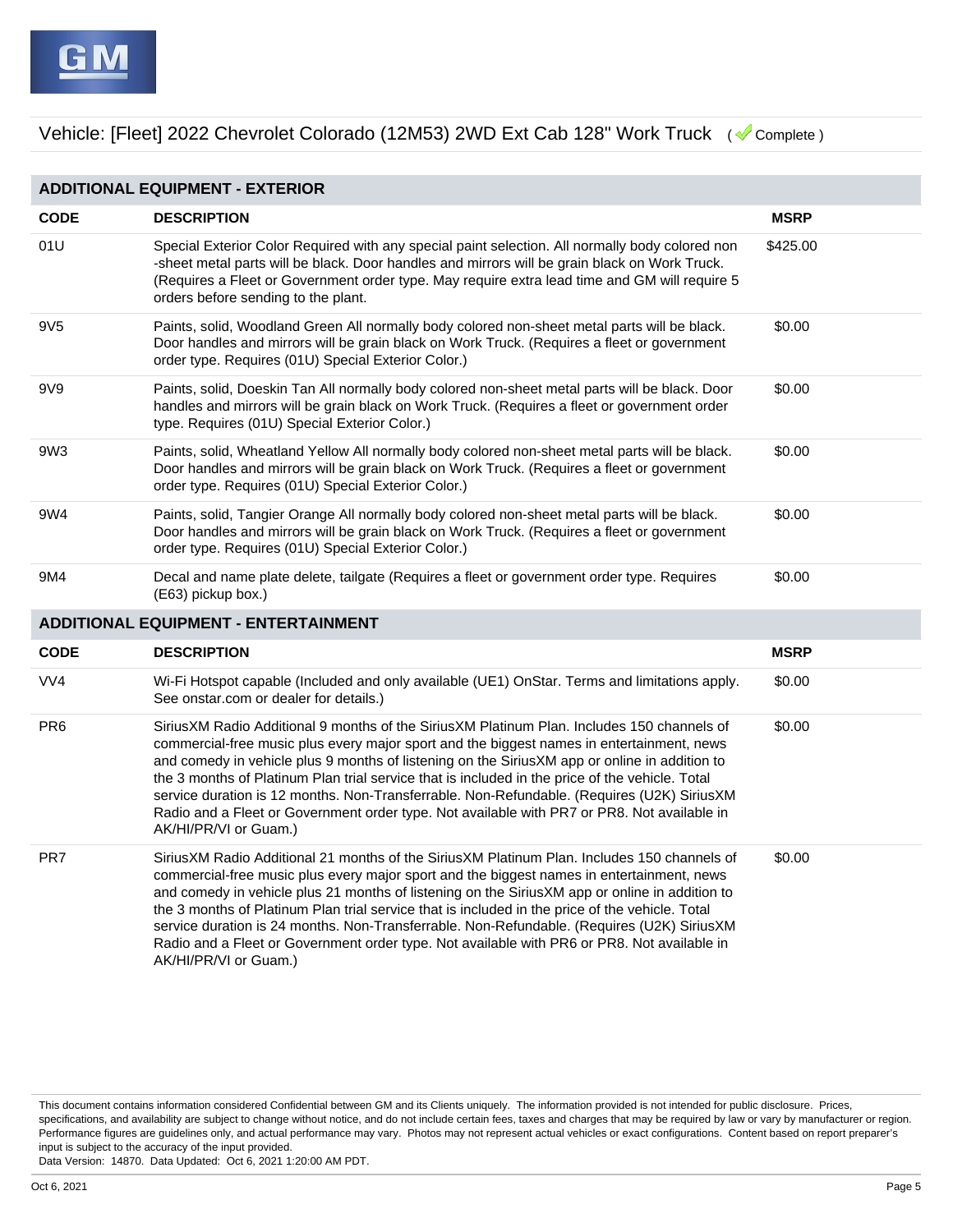| <b>ADDITIONAL EQUIPMENT - ENTERTAINMENT</b> |                                                                                                                                                                                                                                                                                                                                                                                                                                                                                                                                                                                                                     |             |
|---------------------------------------------|---------------------------------------------------------------------------------------------------------------------------------------------------------------------------------------------------------------------------------------------------------------------------------------------------------------------------------------------------------------------------------------------------------------------------------------------------------------------------------------------------------------------------------------------------------------------------------------------------------------------|-------------|
| <b>CODE</b>                                 | <b>DESCRIPTION</b>                                                                                                                                                                                                                                                                                                                                                                                                                                                                                                                                                                                                  | <b>MSRP</b> |
| PR <sub>8</sub>                             | SiriusXM Radio Additional 33 months of the SiriusXM Platinum Plan. Includes 150 channels of<br>commercial-free music plus every major sport and the biggest names in entertainment, news<br>and comedy in vehicle plus 33 months of listening on the SiriusXM app or online in addition to<br>the 3 months of Platinum Plan trial service that is included in the price of the vehicle. Total<br>service duration is 36 months. Non-Transferrable. Non-Refundable. (Requires (U2K) SiriusXM<br>Radio and a Fleet or Government order type. Not available with PR6 or PR7. Not available in<br>AK/HI/PR/VI or Guam.) | \$0.00      |

| <b>ADDITIONAL EQUIPMENT - INTERIOR</b> |                                                                                                                                                                                                                                                                                                             |             |
|----------------------------------------|-------------------------------------------------------------------------------------------------------------------------------------------------------------------------------------------------------------------------------------------------------------------------------------------------------------|-------------|
| <b>CODE</b>                            | <b>DESCRIPTION</b>                                                                                                                                                                                                                                                                                          | <b>MSRP</b> |
| <b>ATZ</b>                             | Seat delete, rear (Requires (B38) full-length Black vinyl floor covering. Extended Cab models<br>only.) *CREDIT*                                                                                                                                                                                            | (\$240.00)  |
| <b>B38</b>                             | Floor covering, full-length Black vinyl                                                                                                                                                                                                                                                                     | \$0.00      |
| K34                                    | Cruise control, electronic, automatic (Included and only available with (PCN) WT Convenience<br>Package.)                                                                                                                                                                                                   | \$0.00      |
| ATG                                    | Remote Keyless Entry, extended range (Included and only available with (PCN) WT<br>Convenience Package.)                                                                                                                                                                                                    | \$0.00      |
| UTJ                                    | Theft-deterrent system, unauthorized entry (Included and only available with (PCN) WT<br>Convenience Package.)                                                                                                                                                                                              | \$0.00      |
|                                        | Chevrolet Connected Access capable (Included and only available with (UE1) OnStar. Subject<br>to terms. See onstar.com or dealer for details.)                                                                                                                                                              | \$0.00      |
| 5H1                                    | Key equipment, two additional keys for single key system Provides two additional spare keys<br>for a total of (4). (Keys will be cut but not programmed) NOTE: programming of keys is at<br>customer's expense. Programming keys is not a warranty expense. (Requires a fleet or<br>government order type.) | \$20.00     |
| ADDITIONAL EQUIPMENT - SAFETY-INTERIOR |                                                                                                                                                                                                                                                                                                             |             |

| <b>CODE</b>     | <b>DESCRIPTION</b>                                                                                                                                                                                                                          | <b>MSRP</b> |
|-----------------|---------------------------------------------------------------------------------------------------------------------------------------------------------------------------------------------------------------------------------------------|-------------|
| UE <sub>1</sub> | OnStar and Chevrolet connected services capable (Terms and limitations apply. See<br>onstar.com or dealer for details.)                                                                                                                     | \$175.00    |
| UD7             | Rear Park Assist, Ultrasonic (Requires (PCN) WT Convenience Package.)                                                                                                                                                                       | \$295.00    |
| T47             | Buckle to Drive prevents vehicle from being shifted out of Park until driver seat belt is fastened;<br>times out after 20 seconds and encourages seat belt use (Requires a Fleet or Government<br>order type (FBC, FEF, FLS, FNR, or FRC).) | \$0.00      |
| 8S3             | Backup alarm, 97 decibels (Requires a Fleet or Government order type. Not available with<br>SEO (SFW) back-up alarm calibration.)                                                                                                           | \$120.00    |
| <b>SFW</b>      | Back-up alarm calibration This calibration will allow installation of an aftermarket back up<br>alarm. (Requires a Fleet or Government order type. Not available with SEO (8S3) back-up<br>alarm.)                                          | \$50.00     |

This document contains information considered Confidential between GM and its Clients uniquely. The information provided is not intended for public disclosure. Prices, specifications, and availability are subject to change without notice, and do not include certain fees, taxes and charges that may be required by law or vary by manufacturer or region. Performance figures are guidelines only, and actual performance may vary. Photos may not represent actual vehicles or exact configurations. Content based on report preparer's input is subject to the accuracy of the input provided.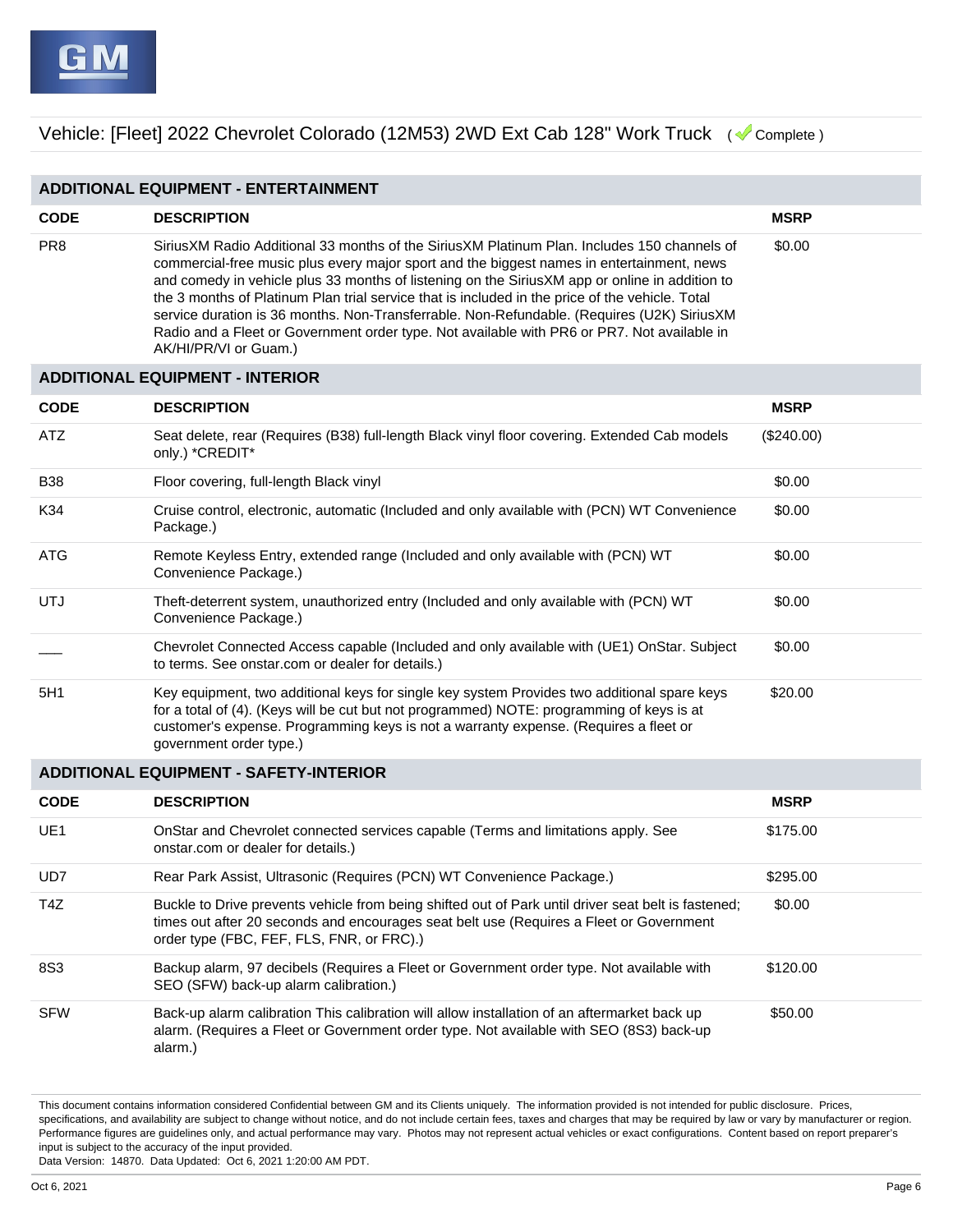|  | ADDITIONAL EQUIPMENT - LPO |
|--|----------------------------|
|--|----------------------------|

| <b>CODE</b> | <b>DESCRIPTION</b>                                                                                                                                                                                                                                                                                                                                 | <b>MSRP</b> |
|-------------|----------------------------------------------------------------------------------------------------------------------------------------------------------------------------------------------------------------------------------------------------------------------------------------------------------------------------------------------------|-------------|
| <b>PDG</b>  | LPO, Power Package includes (5W7) Performance Air Intake System, LPO and (WBC) Cat-<br>Back Performance Exhaust Upgrade System, LPO, (dealer-installed) (Requires (LGZ) 3.6L DI<br>DOHC V6 engine. Not available with (VQZ) Polished exhaust tip, LPO.)                                                                                            | \$1,875.00  |
| <b>PDR</b>  | LPO, Tonneau and Step Package includes (RVP) Assist steps, Black, 3" round, Off-road step<br>bars, LPO and (VPB) Vinyl tonneau cover, LPO, (dealer-installed) (Not available with the<br>following options: (CGN), (E25), (RVS), (SBY), (5JY) or (WGQ).)                                                                                           | \$1,275.00  |
| <b>PCV</b>  | LPO, Performance Skid Plate Package includes (SIQ) Performance - Front Skid Plate, LPO<br>and (SIR) Performance - Mid Skid Plate, LPO, (dealer-installed)                                                                                                                                                                                          | \$385.00    |
| <b>PCY</b>  | LPO, Sports Appearance Package includes (5K2) Door decal package, LPO and (5YN)<br>Chevrolet Performance Interior Badge, LPO, (dealer-installed) (Requires (PDG) Power Pack,<br>LPO, (5W7) Performance Air Intake System, LPO or (WBC) Cat-Back Performance Exhaust<br>Upgrade System, LPO.)                                                       | \$350.00    |
| <b>PDH</b>  | LPO, Interior Protection Package includes (VAV) All-weather floor mats, LPO and (VBR)<br>Rubber bed mat, LPO, (dealer-installed) (Requires (B30) color-keyed carpeting. Not available<br>with (CGN) Spray-on bedliner, (RIA) All-weather floor liner, LPO, (5VQ) Bedliner with Integral<br>Storage Compartments, LPO or (VUK) tailgate liner, LPO. | \$275.00    |
| <b>PCR</b>  | LPO, Bed Guard Package includes (VBR) Rubber bed mat, LPO and (VUK) Tailgate liner,<br>LPO, (dealer-installed) (Not available with (CGN) Spray-on bedliner.)                                                                                                                                                                                       | \$205.00    |
| SIQ         | LPO, Performance - Front Skid Plate (dealer-installed) (Included and only available with (PCV)<br>Performance Skid Plate Package, LPO.)                                                                                                                                                                                                            | \$0.00      |
| <b>SIR</b>  | LPO, Performance - Mid Skid Plate (dealer-installed) (Included and only available with (PCV)<br>Performance Skid Plate Package, LPO.)                                                                                                                                                                                                              | \$0.00      |
| 5W7         | LPO, Performance Air Intake System (dealer-installed) (Requires (LGZ) 3.6L DI DOHC V6<br>engine. Included with (PDG) Power Package, LPO. Not available with (WBC) Cat-Back<br>Performance Exhaust Upgrade System, LPO unless (PDG) Power Package, LPO is ordered.)                                                                                 | \$675.00    |
| <b>WBC</b>  | LPO, Cat-Back Performance Exhaust Upgrade System (dealer-installed) (Requires (LGZ) 3.6L<br>DI DOHC V6 engine. Included with (PDG) Power Package, LPO. Not available with (VQZ)<br>Polished exhaust tip, LPO. Not available with (5W7) Performance Air Intake System, LPO<br>unless (PDG) Power Package, LPO is ordered.)                          | \$1,295.00  |
| VQZ         | LPO, Polished exhaust tip (dealer-installed) (Not available with (PDG) Power Package, LPO or<br>(WBC) Cat-Back Performance Exhaust Upgrade System, LPO.)                                                                                                                                                                                           | \$135.00    |
| <b>VTA</b>  | LPO, Chevrolet Performance Black Exhaust Tip (dealer-installed) (Requires (LGZ) 3.6L DI<br>DOHC V6 engine. Not available with (PDG) Power Package, LPO or (WBC) Cat-Back<br>Performance Exhaust Upgrade System, LPO.)                                                                                                                              | \$495.00    |
| <b>SKY</b>  | LPO, 18" (45.7 cm) 5-spoke gloss black aluminum wheels -LPO wheels will come with (4) 18"<br>wheels from the factory with alignment specs set to 18" LPO wheel selected, (dealer-installed)<br>(Not available with (SFE) Wheel locks, LPO.)                                                                                                        | \$2,495.00  |
| <b>SFE</b>  | LPO, Wheel locks (dealer-installed) (Note: LPO wheels include wheel locks without the (SFE)<br>Wheel lock, LPO code.)                                                                                                                                                                                                                              | \$85.00     |

This document contains information considered Confidential between GM and its Clients uniquely. The information provided is not intended for public disclosure. Prices, specifications, and availability are subject to change without notice, and do not include certain fees, taxes and charges that may be required by law or vary by manufacturer or region. Performance figures are guidelines only, and actual performance may vary. Photos may not represent actual vehicles or exact configurations. Content based on report preparer's input is subject to the accuracy of the input provided.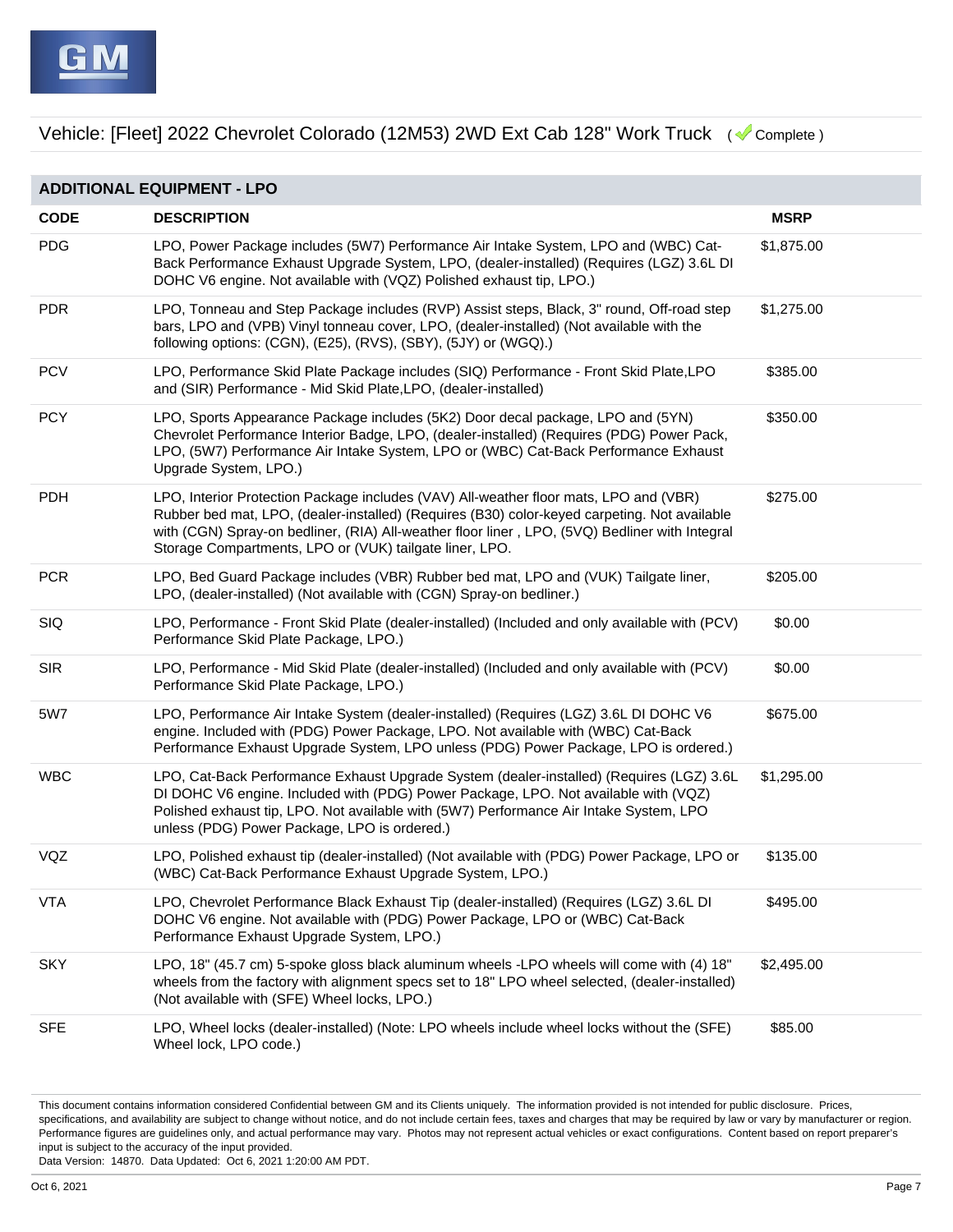|  | ADDITIONAL EQUIPMENT - LPO |
|--|----------------------------|
|--|----------------------------|

| <b>CODE</b>      | <b>DESCRIPTION</b>                                                                                                                                                                                                                                       | <b>MSRP</b> |
|------------------|----------------------------------------------------------------------------------------------------------------------------------------------------------------------------------------------------------------------------------------------------------|-------------|
| <b>RVS</b>       | LPO, Assist steps, Black, 5" rectangular (dealer-installed) (Not available with (E25) 5"<br>rectangular, Chrome assist steps, LPO or (RVP) 3" Black Off-road step bars, assist steps,<br>LPO.)                                                           | \$750.00    |
| E <sub>25</sub>  | LPO, Assist steps, Chrome, 5" rectangular (dealer-installed) (Not available with (RVP) 3" Black<br>Off-road step bars, assist steps, LPO or (RVS) 5" rectangular, Black assist steps, LPO.)                                                              | \$700.00    |
| <b>RVP</b>       | LPO, Assist steps, Black, 3" round, Off-road step bars (dealer-installed) (Included with (PDR)<br>Tonneau and Step Package, LPO. Not available with (E25) 5" rectangular, Chrome assist<br>steps, LPO or (RVS) 5" rectangular, Black assist steps, LPO.) | \$795.00    |
| <b>NAA</b>       | LPO, Rocker Guard, Black (dealer-installed) (Not available with (E25) 5" rectangular, Chrome<br>assist steps, LPO, (RVP) 3" Black Off-road step bars, assist steps, LPO or (RVS) 5"<br>rectangular, Black assist steps, LPO.)                            | \$525.00    |
| <b>RWK</b>       | LPO, Black Bodyside Moldings (dealer-installed)                                                                                                                                                                                                          | \$345.00    |
| <b>VQK</b>       | LPO, Front and rear splash guards custom-molded with logo on rear, (dealer-installed)                                                                                                                                                                    | \$220.00    |
| <b>SBY</b>       | LPO, Off-road Sport bar (dealer-installed) (Not available with (5JY) soft-folding tonneau cover,<br>LPO or (VPB) Vinyl tonneau cover with integrated support bows, LPO.)                                                                                 | \$1,195.00  |
| 5JY              | LPO, Soft folding tonneau cover (dealer-installed) (Not available with (VPB) Vinyl tonneau<br>cover with integrated support bows, LPO.)                                                                                                                  | \$645.00    |
| <b>VPB</b>       | LPO, Vinyl tonneau cover with integrated support bows (dealer-installed) (Included with (PDR)<br>Tonneau and Step Package, LPO. Not available with (5JY) Soft folding tonneau cover, LPO.)                                                               | \$565.00    |
| 5VI              | LPO, Cargo tie-down rings (set of 4) (dealer-installed) (Not available to order at this time.)                                                                                                                                                           | \$125.00    |
| S <sub>0</sub> Y | LPO, Cargo area lamps (dealer-installed)                                                                                                                                                                                                                 | \$285.00    |
| SG <sub>1</sub>  | LPO, Black Bowtie Emblem Package (dealer-installed)                                                                                                                                                                                                      | \$205.00    |
| <b>R88</b>       | LPO, Illuminated Black bowtie emblem includes Black illuminated front bowtie, (dealer-<br>installed) (Not available with (SG1) Black Bowtie Emblem Package, LPO.)                                                                                        | \$450.00    |
| <b>SMG</b>       | LPO, Black Colorado emblems (dealer-installed)                                                                                                                                                                                                           | \$155.00    |
| 5K <sub>2</sub>  | LPO, Door Decal Package (dealer-installed) (Included and only available with (PCY) Sports<br>Appearance Package, LPO.)                                                                                                                                   | \$0.00      |
| <b>VUK</b>       | LPO, Tailgate liner (dealer-installed) (Included with (PCR) Bed Guard Package, LPO. Not<br>available with (5VQ) Bedliner with Integral Storage Compartments, LPO or (CGN) Spray-on<br>bedliner.)                                                         | \$80.00     |
| <b>VBR</b>       | LPO, Rubber bed mat (dealer-installed) (Included with (PDH) Interior Protection Package, LPO<br>or (PCR) Bed Guard Package, LPO. Not available with (5VQ) Bedliner with Integral Storage<br>Compartments, LPO or (CGN) Spray-on bedliner.)               | \$150.00    |
| 5VQ              | LPO, Bedliner with Integral Storage Compartments (dealer-installed) (Not available with the<br>following: (CGN), (VBR), (VUK), (PDN).)                                                                                                                   | \$495.00    |

This document contains information considered Confidential between GM and its Clients uniquely. The information provided is not intended for public disclosure. Prices, specifications, and availability are subject to change without notice, and do not include certain fees, taxes and charges that may be required by law or vary by manufacturer or region. Performance figures are guidelines only, and actual performance may vary. Photos may not represent actual vehicles or exact configurations. Content based on report preparer's input is subject to the accuracy of the input provided.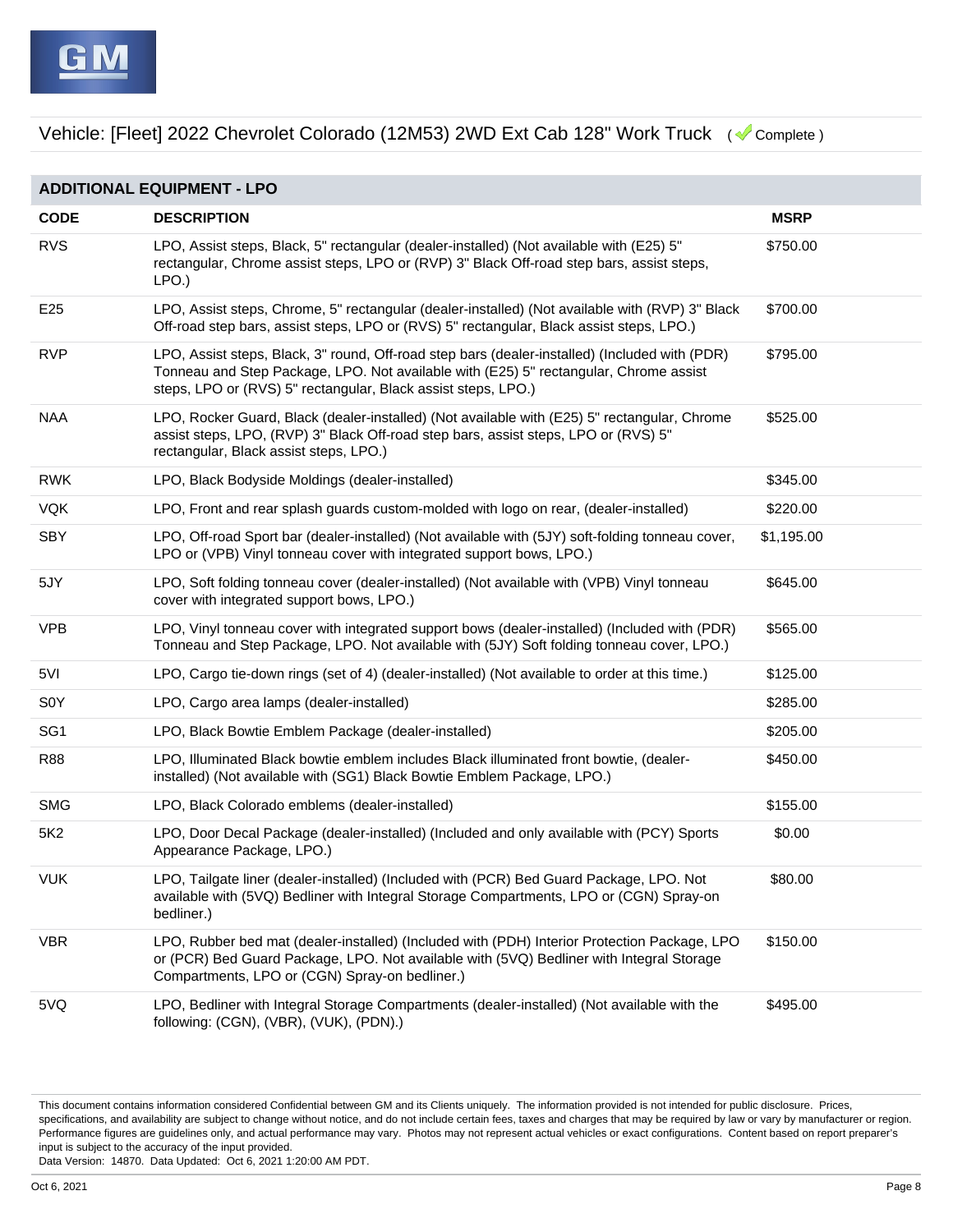| <b>ADDITIONAL EQUIPMENT - LPO</b> |                                                                                                                                                                                                                                                                                                                                                                                                                                                                                                                                                                      |             |
|-----------------------------------|----------------------------------------------------------------------------------------------------------------------------------------------------------------------------------------------------------------------------------------------------------------------------------------------------------------------------------------------------------------------------------------------------------------------------------------------------------------------------------------------------------------------------------------------------------------------|-------------|
| <b>CODE</b>                       | <b>DESCRIPTION</b>                                                                                                                                                                                                                                                                                                                                                                                                                                                                                                                                                   | <b>MSRP</b> |
| AAK                               | LPO, All-weather floor liner, 1st and 2nd rows (dealer-installed) (Not available with (B38) full-<br>length Black vinyl floor covering, (RIA) All-weather floor liner, LPO, (VAV) all-weather floor<br>mats, LPO, (PDH) Interior Protection Package, LPO or (ULV) Colorado ZR2 Bison Edition.                                                                                                                                                                                                                                                                        | \$195.00    |
| VAV                               | LPO, All-weather floor mats (dealer-installed) (Requires (B30) color-keyed carpeting floor<br>covering. Included with (PDH) Interior Protection Package, LPO.                                                                                                                                                                                                                                                                                                                                                                                                        | \$190.00    |
| <b>RIA</b>                        | LPO, All-weather Floor Liner, 1st and 2nd rows includes Chevrolet logo, (dealer-installed)<br>(Requires (B30) color-keyed carpeting, floor covering. Not available with (VAV) All-weather<br>floor mats, LPO.                                                                                                                                                                                                                                                                                                                                                        | \$220.00    |
| 5YN                               | LPO, Chevrolet Performance Interior Badge (Included and only available with (PCY) Sports<br>Appearance Package, LPO.)                                                                                                                                                                                                                                                                                                                                                                                                                                                | \$0.00      |
|                                   | <b>ADDITIONAL EQUIPMENT - OTHER</b>                                                                                                                                                                                                                                                                                                                                                                                                                                                                                                                                  |             |
| <b>CODE</b>                       | <b>DESCRIPTION</b>                                                                                                                                                                                                                                                                                                                                                                                                                                                                                                                                                   | <b>MSRP</b> |
| P <sub>0</sub>                    | OnStar Additional 21 months of OnStar Fleet Safety and Security. Provides 21 months of Fleet<br>Safety and Security service in addition to the 3 months of complimentary coverage that is<br>included in the price of the vehicle. Total OnStar Fleet Safety and Security service duration is<br>24 months. (Requires (UE1) OnStar. Requires one of the following Fleet or Government order<br>types: FLS, FNR, FRC, FBC, FGO or FEF. Not available with P0K, P0L, P1R, P1S, P1T, P1U<br>or R7Z. Not available with a ship-to of Puerto Rico or the Virgin Islands.) | \$0.00      |
| P0K                               | OnStar Additional 33 months of OnStar Fleet Safety and Security. Provides 33 months of Fleet<br>Safety and Security service in addition to the 3 months of complimentary coverage that is<br>included in the price of the vehicle. Total OnStar Fleet Safety and Security service duration is<br>36 months. (Requires (UE1) OnStar. Requires one of the following Fleet or Government order<br>types: FLS, FNR, FRC, FBC, FGO or FEF. Not available with P0J, P0L, P1R, P1S, P1T, P1U<br>or R7Z. Not available with a ship-to of Puerto Rico or the Virgin Islands.) | \$0.00      |
| P <sub>0</sub> L                  | OnStar Additional 45 months of OnStar Fleet Safety and Security. Provides 45 months of Fleet<br>Safety and Security service in addition to the 3 months of complimentary coverage that is<br>included in the price of the vehicle. Total OnStar Fleet Safety and Security service duration is<br>48 months. (Requires (UE1) OnStar. Requires one of the following Fleet or Government order<br>types: FLS, FNR, FRC, FBC, FGO or FEF. Not available with P0J, P0K, P1R, P1S, P1T, P1U<br>or R7Z. Not available with a ship-to of Puerto Rico or the Virgin Islands.) | \$0.00      |
| <b>POM</b>                        | OnStar Additional 21 months of OnStar Fleet Driver Remote Access. Provides 21 months of<br>Fleet Driver Remote Access service in addition to the 3 months of complimentary coverage<br>that is included in the price of the vehicle. Total OnStar Fleet Driver Remote Access service<br>duration is 24 months. (Requires (UE1) OnStar. Requires one of the following Fleet or<br>Government order types: FLS, FNR, FRC, FBC, FGO or FEF. Not available with P0N or P0O.<br>Not available with a ship-to of Guam, Puerto Rico or the Virgin Islands.)                 | \$0.00      |
| <b>PON</b>                        | OnStar Additional 33 months of OnStar Fleet Driver Remote Access. Provides 33 months of<br>Fleet Driver Remote Access service in addition to the 3 months of complimentary coverage<br>that is included in the price of the vehicle. Total OnStar Fleet Driver Remote Access service<br>duration is 36 months. (Requires (UE1) OnStar. Requires one of the following Fleet or<br>Government order types: FLS, FNR, FRC, FBC, FGO or FEF. Not available with P0M or P0O.<br>Not available with a ship-to of Guam, Puerto Rico or the Virgin Islands.)                 | \$0.00      |

This document contains information considered Confidential between GM and its Clients uniquely. The information provided is not intended for public disclosure. Prices, specifications, and availability are subject to change without notice, and do not include certain fees, taxes and charges that may be required by law or vary by manufacturer or region. Performance figures are guidelines only, and actual performance may vary. Photos may not represent actual vehicles or exact configurations. Content based on report preparer's input is subject to the accuracy of the input provided.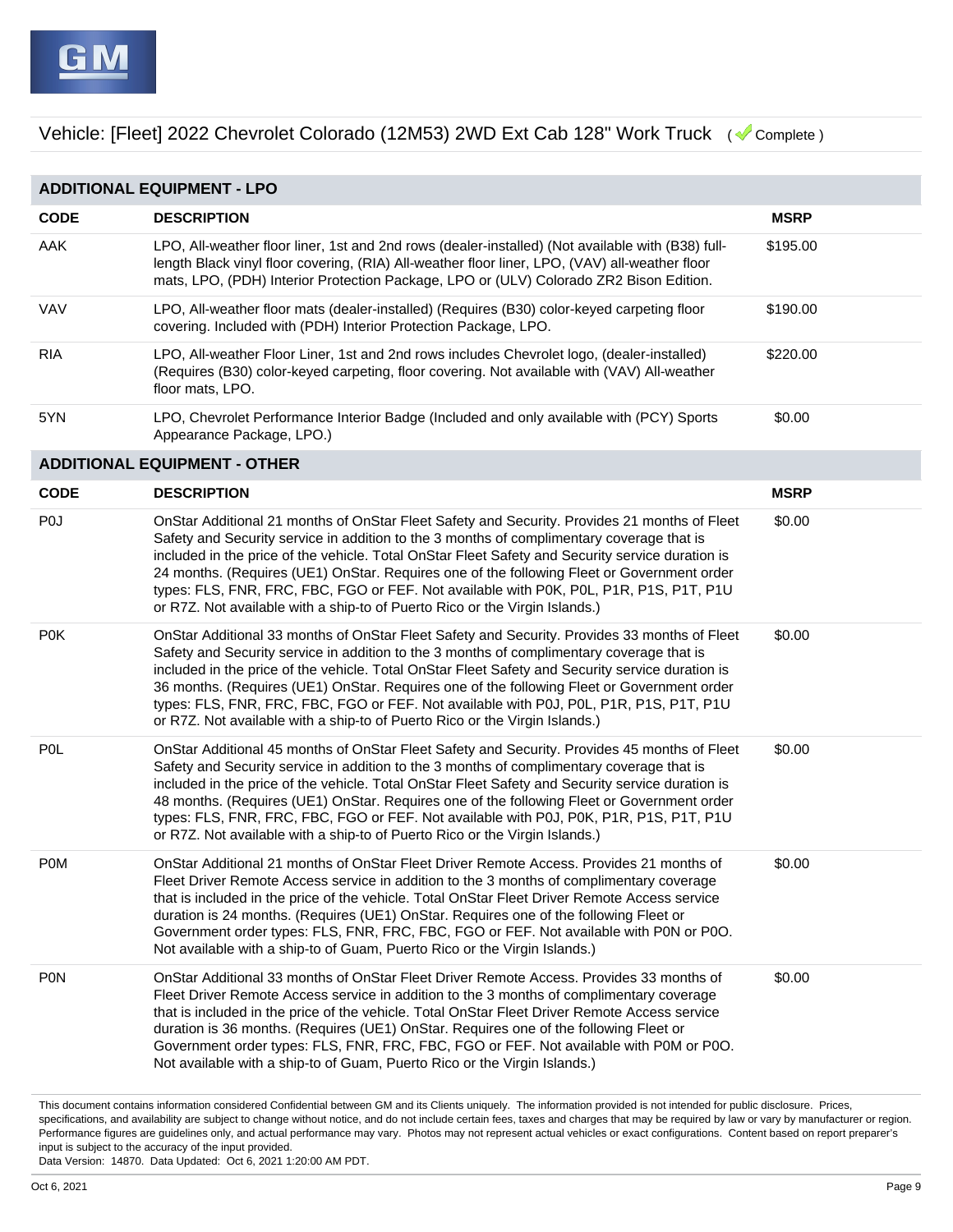**ADDITIONAL EQUIPMENT - OTHER CODE DESCRIPTION MSRP** P0O OnStar Additional 45 months of OnStar Fleet Driver Remote Access. Provides 45 months of Fleet Driver Remote Access service in addition to the 3 months of complimentary coverage that is included in the price of the vehicle. Total OnStar Fleet Driver Remote Access service duration is 48 months. (Requires (UE1) OnStar. Requires one of the following Fleet or Government order types: FLS, FNR, FRC, FBC, FGO or FEF. Not available with P0M or P0N. Not available with a ship-to of Guam, Puerto Rico or the Virgin Islands.) \$0.00 P1R OnStar Additional 9 months of OnStar Assurance for Tier3 Fleets. Provides 9 months of OnStar Assurance service in addition to the 3 months of complimentary Safety & Security coverage that is included in the price of the vehicle. Total Fleet OnStar Safety & Security service duration is 3 months and 9 months of OnStar Assurance. (Requires (UE1) OnStar. Requires one of the following Fleet or Government order types: FLS, FNR, FRC, FBC, FGO or FEF. Not available with P0J, P0K, P0L, P1S, P1T, P1U or R7Z. Not available with a ship-to of Guam, Puerto Rico or the Virgin Islands.) \$0.00 P1S OnStar Additional 21 months of OnStar Assurance for Tier3 Fleets. Provides 21 months of OnStar Assurance service in addition to the 3 months of complimentary Safety & Security coverage that is included in the price of the vehicle. Total Fleet OnStar Safety & Security service duration is 3 months and 21 months of OnStar Assurance. (Requires (UE1) OnStar. Requires one of the following Fleet or Government order types: FLS, FNR, FRC, FBC, FGO or FEF. Not available with P0J, P0K, P0L, P1R, P1T, P1U or R7Z. Not available with a ship-to of Guam, Puerto Rico or the Virgin Islands.) \$0.00 P1T OnStar Additional 33 months of OnStar Assurance for Tier3 Fleets. Provides 33 months of OnStar Assurance service in addition to the 3 months of complimentary Safety & Security coverage that is included in the price of the vehicle. Total Fleet OnStar Safety & Security service duration is 3 months and 33 months of OnStar Assurance. (Requires (UE1) OnStar. Requires one of the following Fleet or Government order types: FLS, FNR, FRC, FBC, FGO or FEF. Not available with P0J, P0K, P0L, P1R, P1S, P1U or R7Z. Not available with a ship-to of Guam, Puerto Rico or the Virgin Islands.) \$0.00 P1U OnStar Additional 45 months of OnStar Assurance for Tier3 Fleets. Provides 45 months of OnStar Assurance service in addition to the 3 months of complimentary Safety & Security coverage that is included in the price of the vehicle. Total Fleet OnStar Safety & Security service duration is 3 months and 45 months of OnStar Assurance. (Requires (UE1) OnStar. Requires one of the following Fleet or Government order types: FLS, FNR, FRC, FBC, FGO or FEF. Not available with P0J, P0K, P0L, P1R, P1S, P1T or R7Z. Not available with a ship-to of Guam, Puerto Rico or the Virgin Islands.) \$0.00 R7Z OnStar Additional 57 months of OnStar Assurance for Tier3 Fleets. Provides 57 months of OnStar Assurance service in addition to the 3 months of complimentary Safety & Security coverage that is included in the price of the vehicle. Total Fleet OnStar Safety & Security service duration is 3 months and 57 months of OnStar Assurance. (Requires (UE1) OnStar. Requires one of the following Fleet or Government order types: FLS, FNR, FRC, FBC, FGO or FEF. Not available with P0J, P0K, P0L, P1R, P1S, P1T or P1U. Not available with a ship-to of Guam, Puerto Rico or the Virgin Islands.) \$0.00

This document contains information considered Confidential between GM and its Clients uniquely. The information provided is not intended for public disclosure. Prices, specifications, and availability are subject to change without notice, and do not include certain fees, taxes and charges that may be required by law or vary by manufacturer or region. Performance figures are guidelines only, and actual performance may vary. Photos may not represent actual vehicles or exact configurations. Content based on report preparer's input is subject to the accuracy of the input provided.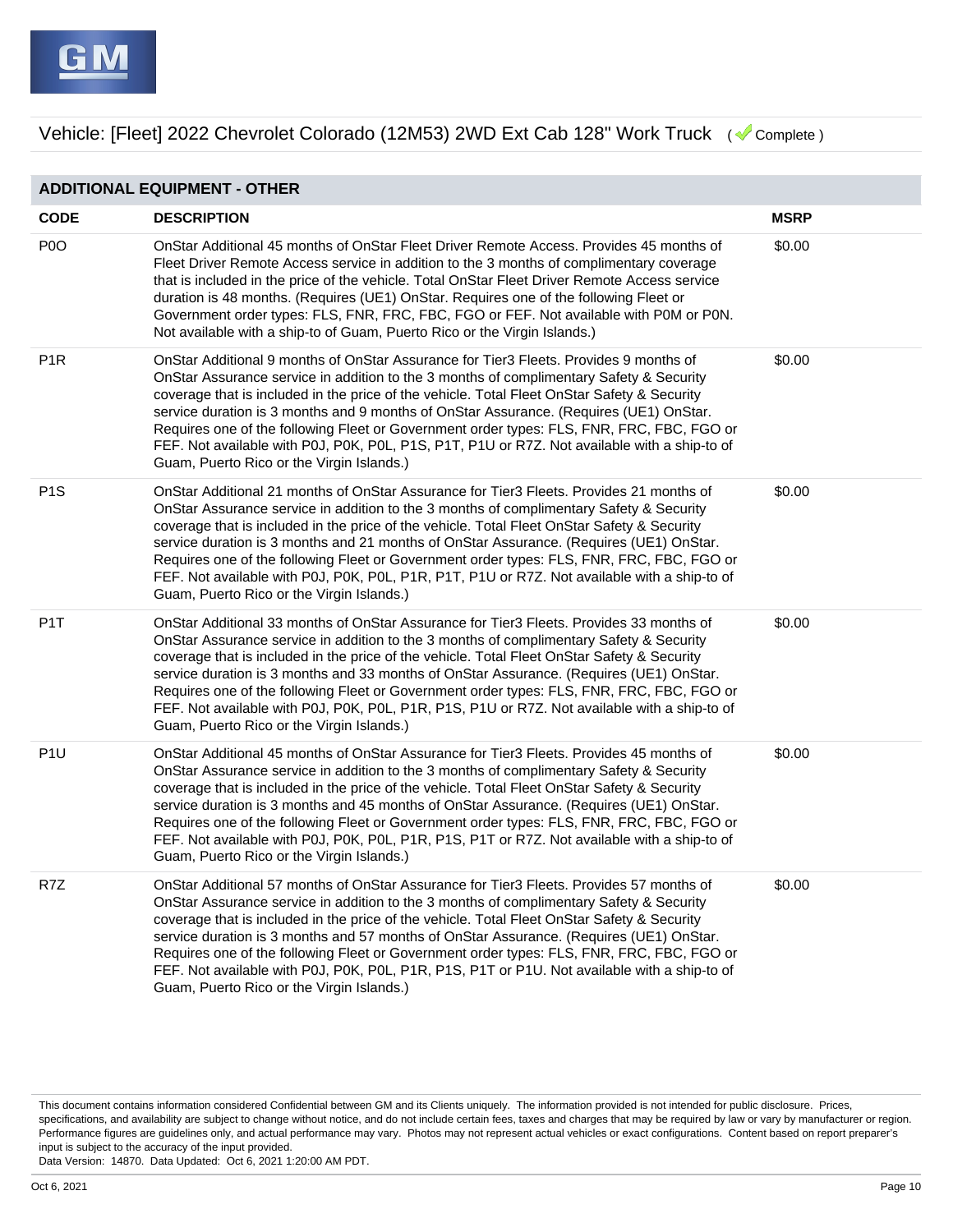| <b>ADDITIONAL EQUIPMENT - OTHER</b> |                                                                                                                                                                                                                                                                                                                                                                                                                                                                                                                                                                                                                                                                                                                                                                                                                                                                                                                                                                                                                                  |             |  |
|-------------------------------------|----------------------------------------------------------------------------------------------------------------------------------------------------------------------------------------------------------------------------------------------------------------------------------------------------------------------------------------------------------------------------------------------------------------------------------------------------------------------------------------------------------------------------------------------------------------------------------------------------------------------------------------------------------------------------------------------------------------------------------------------------------------------------------------------------------------------------------------------------------------------------------------------------------------------------------------------------------------------------------------------------------------------------------|-------------|--|
| <b>CODE</b>                         | <b>DESCRIPTION</b>                                                                                                                                                                                                                                                                                                                                                                                                                                                                                                                                                                                                                                                                                                                                                                                                                                                                                                                                                                                                               | <b>MSRP</b> |  |
| <b>POV</b>                          | OnStar Vehicle Insights - 1 year of Service. Includes 12 months of OnStar Vehicle Insights<br>service. OnStar Vehicle Insights provides fleet managers and drivers the tools and data they<br>need to help maximize fleet productivity and help maximize fleet's operational efficiencies.<br>OnStar Vehicle Insights relays real-time vehicle data like vehicle location, driver performance<br>information and more. Eligible customers must sign up for an account at<br>www.onstarvehicleinsights.com in order to take advantage of this 12 months offer. Requires an<br>active connected vehicle services plan. The OnStar Vehicle Insights service is included in the<br>price of the vehicle. Total service duration is 12 months. Non-Transferrable. Non-Refundable.<br>(Requires (UE1) OnStar. Requires one of the following Fleet or Government order types: FLS,<br>FNR, FRC, FBC, FGO or FEF. Not available with P0W, P0X, P0Y or P0Z. Not available with a<br>ship-to of Guam, Puerto Rico or the Virgin Islands.)  | \$0.00      |  |
| <b>POW</b>                          | OnStar Vehicle Insights - 2 years of Service. Includes 24 months of OnStar Vehicle Insights<br>service. OnStar Vehicle Insights provides fleet managers and drivers the tools and data they<br>need to help maximize fleet productivity and help maximize fleet's operational efficiencies.<br>OnStar Vehicle Insights relays real-time vehicle data like vehicle location, driver performance<br>information and more. Eligible customers must sign up for an account at<br>www.onstarvehicleinsights.com in order to take advantage of this 24 months offer. Requires an<br>active connected vehicle services plan. The OnStar Vehicle Insights service is included in the<br>price of the vehicle. Total service duration is 24 months. Non-Transferrable. Non-Refundable.<br>(Requires (UE1) OnStar. Requires one of the following Fleet or Government order types: FLS,<br>FNR, FRC, FBC, FGO or FEF. Not available with P0V, P0X, P0Y or P0Z. Not available with a<br>ship-to of Guam, Puerto Rico or the Virgin Islands.) | \$0.00      |  |
| P <sub>0</sub> X                    | OnStar Vehicle Insights - 3 years of Service. Includes 36 months of OnStar Vehicle Insights<br>service. OnStar Vehicle Insights provides fleet managers and drivers the tools and data they<br>need to help maximize fleet productivity and help maximize fleet's operational efficiencies.<br>OnStar Vehicle Insights relays real-time vehicle data like vehicle location, driver performance<br>information and more. Eligible customers must sign up for an account at<br>www.onstarvehicleinsights.com in order to take advantage of this 36 months offer. Requires an<br>active connected vehicle services plan. The OnStar Vehicle Insights service is included in the<br>price of the vehicle. Total service duration is 36 months. Non-Transferrable. Non-Refundable.<br>(Requires (UE1) OnStar. Requires one of the following Fleet or Government order types: FLS,<br>FNR, FRC, FBC, FGO or FEF. Not available with P0V, P0W, P0Y or P0Z. Not available with a<br>ship-to of Guam, Puerto Rico or the Virgin Islands.) | \$0.00      |  |
| P <sub>0</sub> Y                    | OnStar Vehicle Insights - 4 years of Service. Includes 48 months of OnStar Vehicle Insights<br>service. OnStar Vehicle Insights provides fleet managers and drivers the tools and data they<br>need to help maximize fleet productivity and help maximize fleet's operational efficiencies.<br>OnStar Vehicle Insights relays real-time vehicle data like vehicle location, driver performance<br>information and more. Eligible customers must sign up for an account at<br>www.onstarvehicleinsights.com in order to take advantage of this 48 months offer. Requires an<br>active connected vehicle services plan. The OnStar Vehicle Insights service is included in the<br>price of the vehicle. Total service duration is 48 months. Non-Transferrable. Non-Refundable.<br>(Requires (UE1) OnStar. Requires one of the following Fleet or Government order types: FLS,<br>FNR, FRC, FBC, FGO or FEF. Not available with P0V, P0W, P0X or P0Z. Not available with a<br>ship-to of Guam, Puerto Rico or the Virgin Islands.) | \$0.00      |  |

This document contains information considered Confidential between GM and its Clients uniquely. The information provided is not intended for public disclosure. Prices, specifications, and availability are subject to change without notice, and do not include certain fees, taxes and charges that may be required by law or vary by manufacturer or region. Performance figures are guidelines only, and actual performance may vary. Photos may not represent actual vehicles or exact configurations. Content based on report preparer's input is subject to the accuracy of the input provided.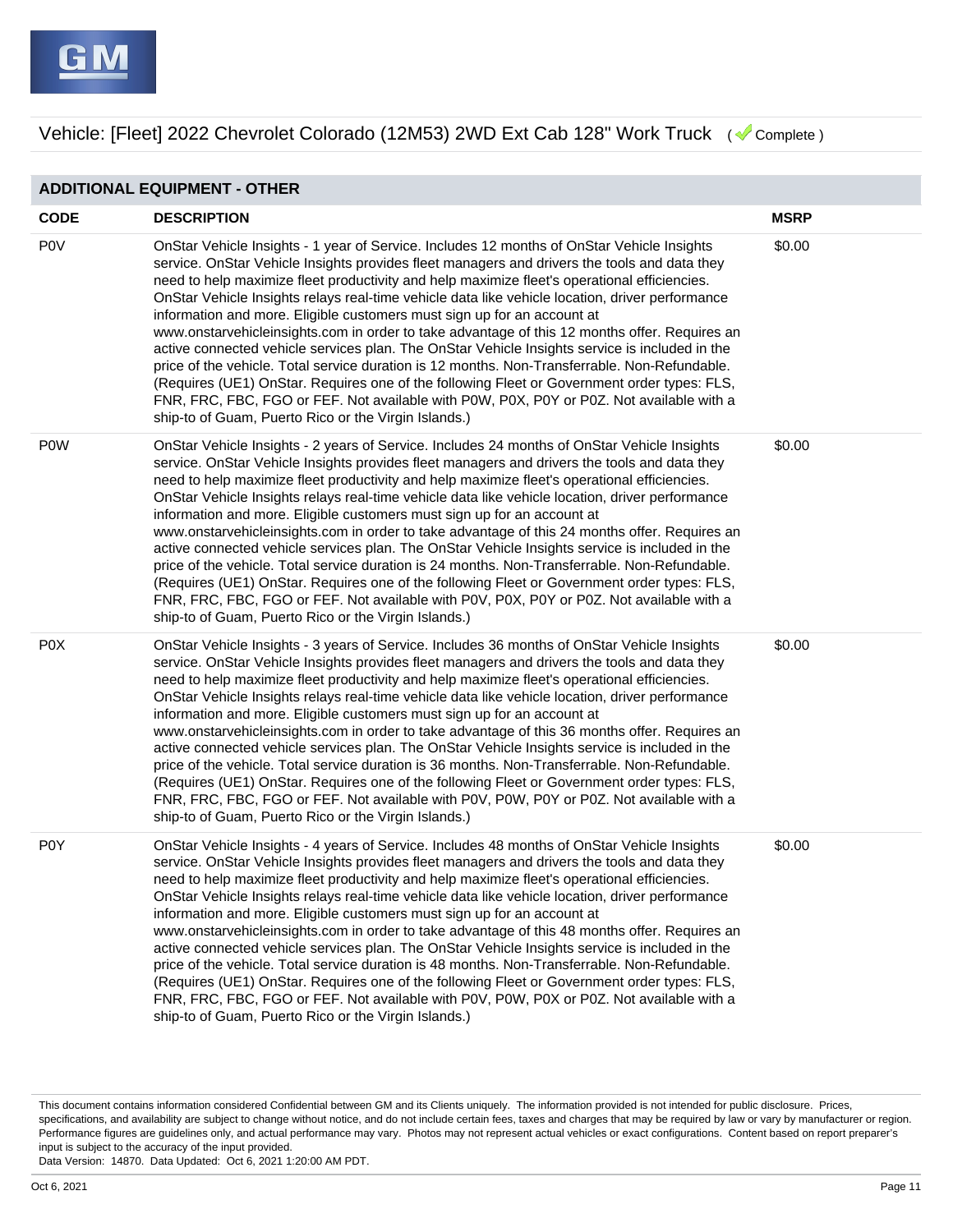**ADDITIONAL EQUIPMENT - OTHER**

| <b>CODE</b>            | <b>DESCRIPTION</b>                                                                                                                                                                                                                                                                                                                                                                                                                                                                                                                                                                                                                                                                                                                                                                                                                                                                                                                                                                                                             | <b>MSRP</b> |
|------------------------|--------------------------------------------------------------------------------------------------------------------------------------------------------------------------------------------------------------------------------------------------------------------------------------------------------------------------------------------------------------------------------------------------------------------------------------------------------------------------------------------------------------------------------------------------------------------------------------------------------------------------------------------------------------------------------------------------------------------------------------------------------------------------------------------------------------------------------------------------------------------------------------------------------------------------------------------------------------------------------------------------------------------------------|-------------|
| P <sub>0</sub> Z       | OnStar Vehicle Insights - 5 years of Service. Includes 60 months of OnStar Vehicle Insights<br>service. OnStar Vehicle Insights provides fleet managers and drivers the tools and data they<br>need to help maximize fleet productivity and help maximize fleet's operational efficiencies.<br>OnStar Vehicle Insights relays real-time vehicle data like vehicle location, driver performance<br>information and more. Eligible customers must sign up for an account at<br>www.onstarvehicleinsights.com in order to take advantage of this 60 months offer. Requires an<br>active connected vehicle services plan. The OnStar Vehicle Insights service is included in the<br>price of the vehicle. Total service duration is 60 months. Non-Transferrable. Non-Refundable.<br>(Requires (UE1) OnStar. Requires one of the following Fleet or Government order types: FLS,<br>FNR, FRC, FBC, FGO or FEF. Not available on P0V, P0W, P0X or P0Y. Not available with a<br>ship-to of Guam, Puerto Rico or the Virgin Islands.) | \$0.00      |
| R9Y                    | Fleet Free Maintenance Credit. This option code provides a credit in lieu of the free oil<br>changes, tire rotations and inspections for one maintenance service during 1st year of<br>ownership. The invoice will detail the applicable credit. The customer will be responsible for all<br>oil change, tire rotations and inspections costs for this vehicle. (Requires one of the following<br>Fleet or Government order types: FBC, FBN, FCA, FCN, FEF, FLS, FNR, or FRC. Not<br>available with FDR order types.) *CREDIT*                                                                                                                                                                                                                                                                                                                                                                                                                                                                                                 | (\$33.75)   |
| <b>FVX</b>             | National fleet incentive **The dealer, on behalf of the fleet customer, will have the option of<br>selecting the greater of the available fleet incentive (FVX/FPP) or a regional retail consumer<br>cash incentive (CNC, CNE, CSE, CSR, CWE) IN EFFECT AT THE TIME OF DELIVERY, but<br>not both. See the retail consumer cash administrative message for full guidelines. Regardless<br>of the incentive taken, all deliveries are to be reported as fleet**                                                                                                                                                                                                                                                                                                                                                                                                                                                                                                                                                                  | \$0.00      |
| VQ1                    | Fleet processing option                                                                                                                                                                                                                                                                                                                                                                                                                                                                                                                                                                                                                                                                                                                                                                                                                                                                                                                                                                                                        | \$0.00      |
| VQ <sub>2</sub>        | Fleet processing option                                                                                                                                                                                                                                                                                                                                                                                                                                                                                                                                                                                                                                                                                                                                                                                                                                                                                                                                                                                                        | \$0.00      |
| VQ3                    | Fleet processing option                                                                                                                                                                                                                                                                                                                                                                                                                                                                                                                                                                                                                                                                                                                                                                                                                                                                                                                                                                                                        | \$0.00      |
| <b>SHIP THRU CODES</b> |                                                                                                                                                                                                                                                                                                                                                                                                                                                                                                                                                                                                                                                                                                                                                                                                                                                                                                                                                                                                                                |             |
| <b>CODE</b>            | <b>DESCRIPTION</b>                                                                                                                                                                                                                                                                                                                                                                                                                                                                                                                                                                                                                                                                                                                                                                                                                                                                                                                                                                                                             | <b>MSRP</b> |
| AI <sub>2</sub>        | Ship Thru, Produced in Wentzville and shipped to Kranz Automotive. Returned to Wentzville<br>for shipping to final destination (Not available with (CGN) spray-on bedliner.)                                                                                                                                                                                                                                                                                                                                                                                                                                                                                                                                                                                                                                                                                                                                                                                                                                                   | \$0.00      |
| <b>TBM</b>             | Ship Thru, Produced in Wentzville and shipped to Adrian Steel (Not available with (CGN)<br>spray-on bedliner.)                                                                                                                                                                                                                                                                                                                                                                                                                                                                                                                                                                                                                                                                                                                                                                                                                                                                                                                 | \$0.00      |
| <b>TBQ</b>             | Ship Thru, Produced in Wentzville and shipped to Auto Truck Group (Not available with (CGN)<br>spray-on bedliner.)                                                                                                                                                                                                                                                                                                                                                                                                                                                                                                                                                                                                                                                                                                                                                                                                                                                                                                             | \$0.00      |
| <b>TVY</b>             | Ship Thru, Produced and shipped to Anchorage VDC then to TK Services and returned to<br>Anchorage VDC for shipping to final destination Available only to orders with a final Ship-To<br>Code for State of Alaska Dealers only (Not available with (CGN) spray-on bedliner.)                                                                                                                                                                                                                                                                                                                                                                                                                                                                                                                                                                                                                                                                                                                                                   | \$0.00      |
| VAD                    | Ship Thru, Produced in Wentzville and shipped to Leggett and Platt/Masterack. (Not available<br>with (CGN) spray-on bedliner.)                                                                                                                                                                                                                                                                                                                                                                                                                                                                                                                                                                                                                                                                                                                                                                                                                                                                                                 | \$0.00      |
| VAR                    | Ship Thru, Produced in Wentzville and shipped to Midway (Not available with (CGN) spray-on<br>bedliner.)                                                                                                                                                                                                                                                                                                                                                                                                                                                                                                                                                                                                                                                                                                                                                                                                                                                                                                                       | \$0.00      |

This document contains information considered Confidential between GM and its Clients uniquely. The information provided is not intended for public disclosure. Prices, specifications, and availability are subject to change without notice, and do not include certain fees, taxes and charges that may be required by law or vary by manufacturer or region. Performance figures are guidelines only, and actual performance may vary. Photos may not represent actual vehicles or exact configurations. Content based on report preparer's input is subject to the accuracy of the input provided.